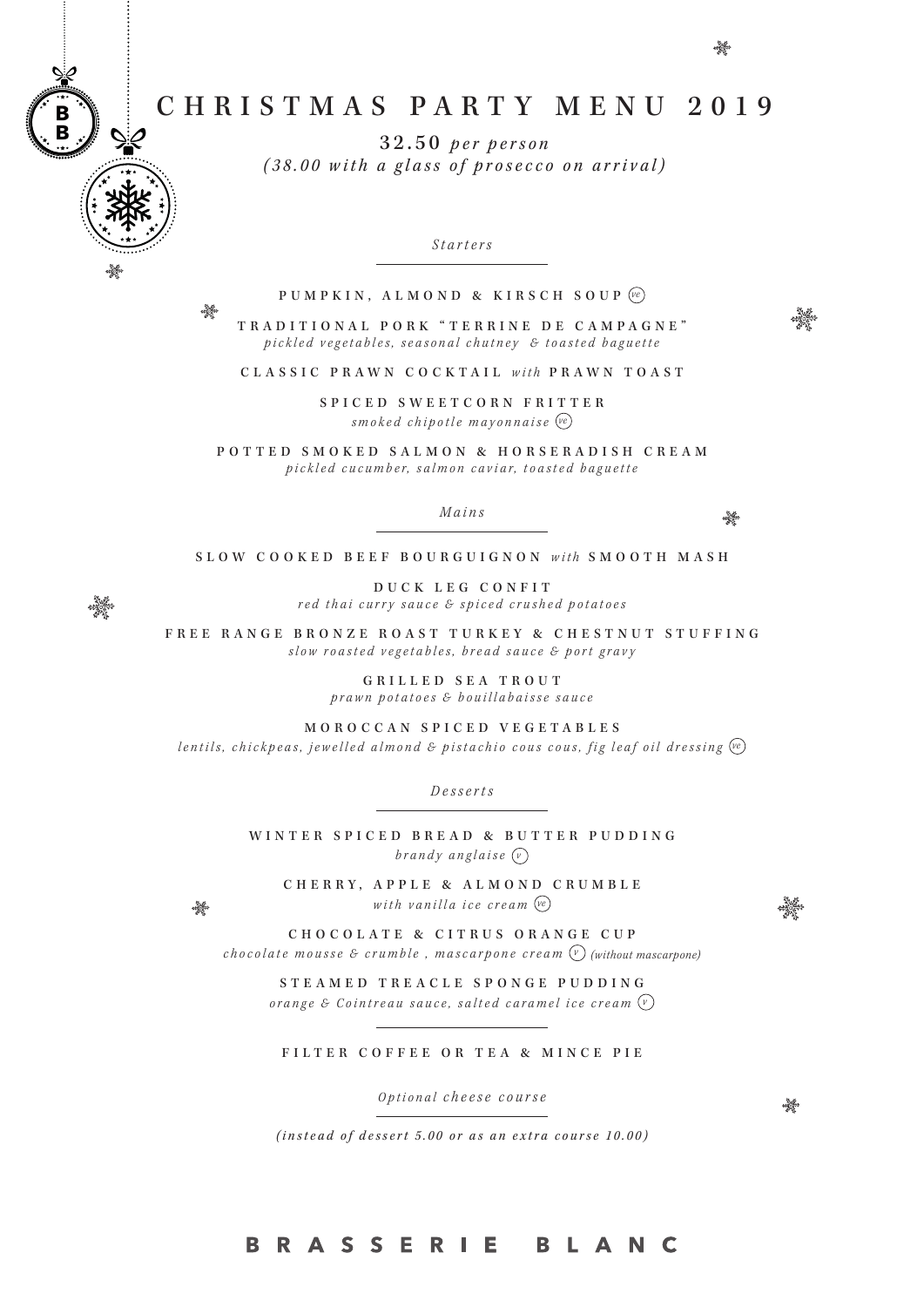

## CHRISTMAS DAY 2019

95.00 *six courses with a glass of Buck's Fizz (40.00 for children aged 12 or under)*

#### PUMPKIN, ALMOND & KIRSCH SOUP *ve*

4

SALMON TRIO *Salmon gravadlax, hot smoked salmon & salmon rillettes with salmon caviar, sorrel & citrus mayonnaise*

VEGETABLE ESCABECHE *smoked paprika Padron peppers, fennel, braised grelot onion, glazed aubergine, grilled artichoke & saffron vinaigrette ve*

"BEEF WELLINGTON" *roast free range beef fillet, wild mushrooms, black truffle sauce*  $\frac{\partial \mathcal{L}_{\mathcal{F}}}{\partial \mathcal{L}_{\mathcal{F}}^{\mathcal{F}}}\left( \mathcal{L}_{\mathcal{F}}\right) =\frac{\partial \mathcal{L}_{\mathcal{F}}}{\partial \mathcal{L}_{\mathcal{F}}^{\mathcal{F}}}\left( \mathcal{L}_{\mathcal{F}}\right)$ 

"BEETROOT WELLINGTON" *roast beetroot, truffled artichoke, mushrooms, black truffle sauce ve*

*Both " Wellingtons" served with: truffled mousseline potatoes, pickled girolle mushrooms, tenderstem broccoli & butternut squash with toasted hazelnuts*

> FREE RANGE BRONZE ROAST TURKEY *chestnut stuffing, slow roasted vegetables, bread sauce & port gravy*

> > FILLET OF SEA TROUT *herb puree & Champagne sauce*

*For the table: roast potatoes, brussels sprouts and slow roasted vegetables*

#### SORBET "KIR ROYAL" *ve*

 $\frac{N_{\rm eff}}{N_{\rm eff}}$ 

angga

MATURED, HOME MADE CHRISTMAS PUDDING *v cherry compote & brandy Anglaise* 

CHOCOLATE FEUILLANTINE *v layered chocolate sponge, mousse & hazelnut crisp, dark chocolate glaze, hazelnut cream, chocolate sauce & sweet black cherries*

GRILLED PINEAPPLE WITH CHERRY COMPOTE & A CITRUS BISCUIT *ve*

TRUFFLED COLUMIERS CHEESE & ACCOMPANIMENTS

FILTER COFFEE OR TEA & MINCE PIE

4

\*\*\*\*

#### **BRASSERIE BLANC**